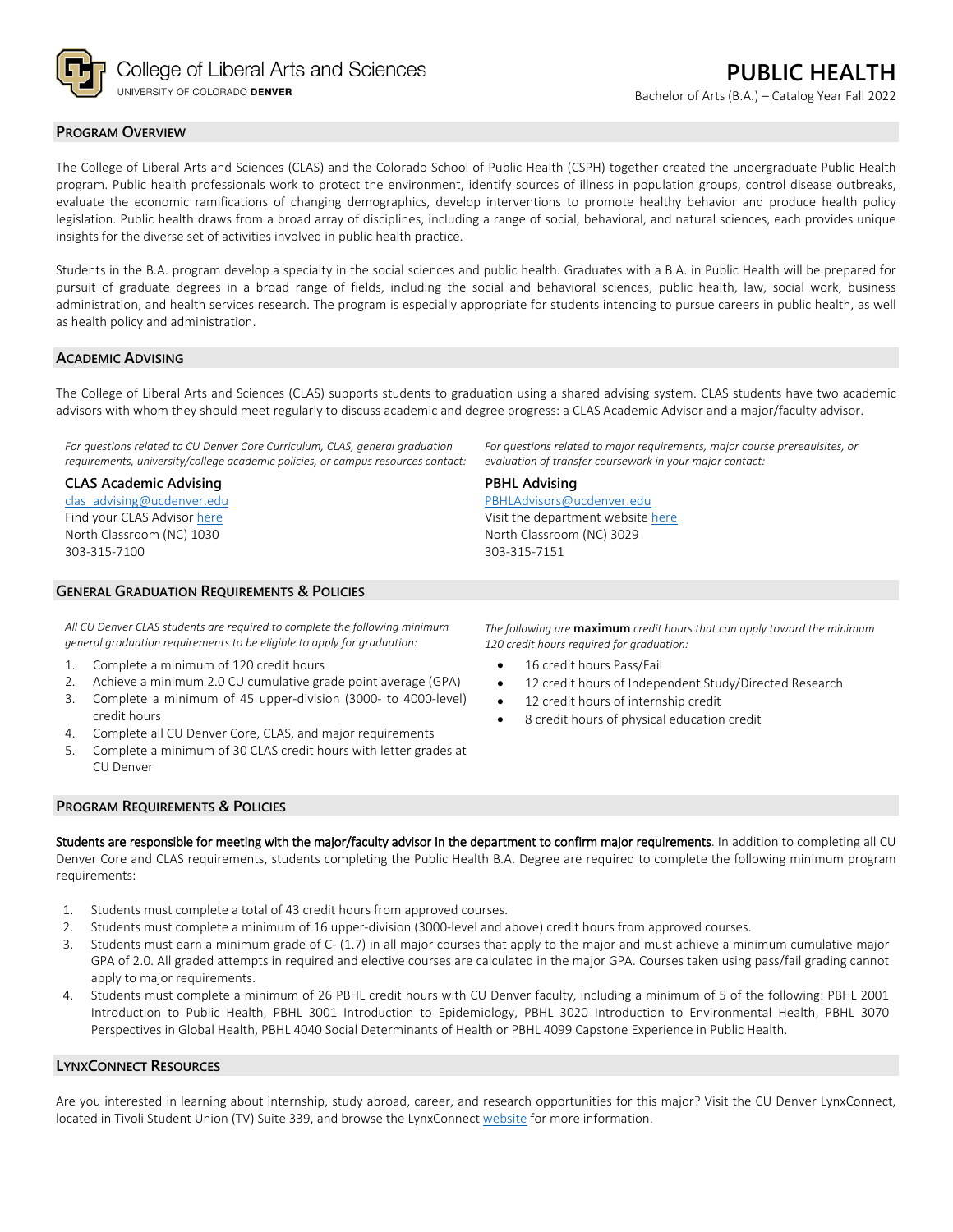

# **PUBLIC HEALTH**

Bachelor of Arts (B.A.) – Catalog Year Fall 2022

| <b>Degree Requirements</b>                                                                                                                                                                                                                                                                                                                                                                                                                                                                                                                                                                  | Credits        | <b>Notes</b>                                                                                                                                                                                                              |
|---------------------------------------------------------------------------------------------------------------------------------------------------------------------------------------------------------------------------------------------------------------------------------------------------------------------------------------------------------------------------------------------------------------------------------------------------------------------------------------------------------------------------------------------------------------------------------------------|----------------|---------------------------------------------------------------------------------------------------------------------------------------------------------------------------------------------------------------------------|
| * Course prerequisites change regularly. Students are responsible for consulting advisors and the class schedule in the student portal for prerequisite information. *                                                                                                                                                                                                                                                                                                                                                                                                                      |                |                                                                                                                                                                                                                           |
| <b>CU Denver Core Curriculum Requirements</b>                                                                                                                                                                                                                                                                                                                                                                                                                                                                                                                                               | $34 - 40$      | <b>CU Denver Core Curriculum Requirements</b>                                                                                                                                                                             |
| <b>CLAS Graduation Requirements</b>                                                                                                                                                                                                                                                                                                                                                                                                                                                                                                                                                         | $15 - 29$      | <b>CLAS Graduation Requirements</b>                                                                                                                                                                                       |
| <b>PBHL Major Requirements</b>                                                                                                                                                                                                                                                                                                                                                                                                                                                                                                                                                              | 43             | 16 credit hours must be upper-division                                                                                                                                                                                    |
| <b>PBHL Required Courses</b>                                                                                                                                                                                                                                                                                                                                                                                                                                                                                                                                                                |                |                                                                                                                                                                                                                           |
| PBHL 2001 Introduction to Public Health                                                                                                                                                                                                                                                                                                                                                                                                                                                                                                                                                     | $\overline{4}$ | Course can fulfill CU Denver Core Social Science                                                                                                                                                                          |
| PBHL 3020 Introduction to Environmental Health                                                                                                                                                                                                                                                                                                                                                                                                                                                                                                                                              | $\overline{3}$ | *Prerequisite: C- or higher in PBHL2000 or 2001                                                                                                                                                                           |
| PHBL 3001 Introduction to Epidemiology                                                                                                                                                                                                                                                                                                                                                                                                                                                                                                                                                      | $\overline{4}$ | *Prerequisite: C or higher in MATH1110 is recommended                                                                                                                                                                     |
| PBHL 3030 Health Policy                                                                                                                                                                                                                                                                                                                                                                                                                                                                                                                                                                     | 3              | *Prerequisite: C- or higher in PBHL2000 or 2001                                                                                                                                                                           |
| PBHL 3070 Perspectives in Global Health                                                                                                                                                                                                                                                                                                                                                                                                                                                                                                                                                     | $\overline{3}$ | *Prerequisite: C- or higher in PBHL2000 or 2001                                                                                                                                                                           |
| PBHL 4040 Social Determinants of Health                                                                                                                                                                                                                                                                                                                                                                                                                                                                                                                                                     | $\overline{3}$ | *Prerequisite: C- or higher in PBHL2000 or 2001                                                                                                                                                                           |
| PBHL 4099 Capstone Experience in Public Health                                                                                                                                                                                                                                                                                                                                                                                                                                                                                                                                              | 3              | *Prerequisite: PBHL 2000 or 2001 and all or all but one of PBHL 2020 or<br>3020, PBHL 3001, PBHL 3030, PBHL 3070, PBHL 4040 with a C- or better.<br>Students must enroll in remaining course concurrently with PBHL 4099. |
| Complete One of the following Quantitative Methods Courses:                                                                                                                                                                                                                                                                                                                                                                                                                                                                                                                                 |                |                                                                                                                                                                                                                           |
| ANTH 4050 Quantitative Methods in Anthropology or BIOL 3763<br>Biostatistics or MATH 2830 Introductory Statistics or MATH 4830 Applied<br>Statistics or PSYC 2090 Statistics and Research Methods                                                                                                                                                                                                                                                                                                                                                                                           | $3 - 4$        | *Check individual courses for prerequisites.                                                                                                                                                                              |
| <b>PBHL Major Electives</b>                                                                                                                                                                                                                                                                                                                                                                                                                                                                                                                                                                 | 9              | See department for approved courses; two must be PBHL electives<br>*One elective can be fulfilled by Core Internat. Perspectives PBHL 2052                                                                                |
| <b>Biological Science Courses</b>                                                                                                                                                                                                                                                                                                                                                                                                                                                                                                                                                           |                |                                                                                                                                                                                                                           |
| Complete one of the following options:<br>1) Complete two of the following Ancillary Courses:<br>BIOL 1550 Basic Biology: Ecology and the Diversity of Life<br>BIOL 1560 Basic Biology: From Cells to Organisms<br>ANTH 1303 Introduction to Biological Anthropology OR<br>2) Complete all of the following:<br>BIOL 2010 & 2011 Organisms to Ecosystems (Gen Bio) with lab or<br>BIOL 2030 & 2031 Honors Organisms to Ecosystems (Gen Bio) with lab<br>and<br>BIOL 2020 & 2021 Molecules to Cells (Gen Bio) with lab or<br>BIOL 2040 & 2041 Honors Molecules with Cells (Gen Bio) with lab | 8              | Courses can fulfill CU Denver Core Natural/Physical Science with lab and<br>CLAS Natural/Physical Science with lab                                                                                                        |
| <b>Estimated General Electives</b>                                                                                                                                                                                                                                                                                                                                                                                                                                                                                                                                                          | $8 - 28$       | General Elective credit hours will vary based on Core & CLAS<br>Requirements. Consult with CLAS Advisor.                                                                                                                  |
| <b>Total Minimum Credit Hours:</b>                                                                                                                                                                                                                                                                                                                                                                                                                                                                                                                                                          | 120            | 45 credit hours must be upper-division                                                                                                                                                                                    |